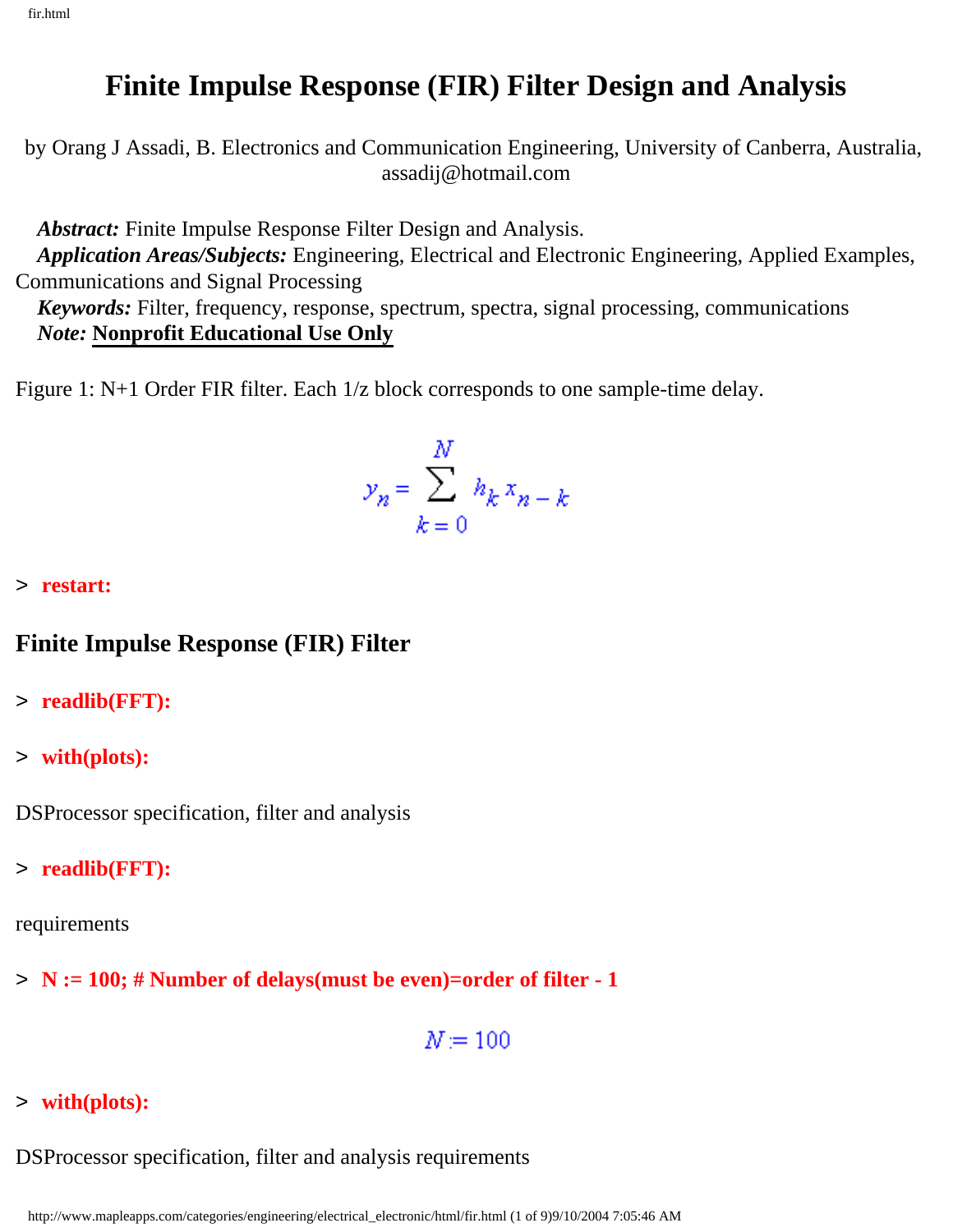> **N := 100; # Number of delays(must be even)=order of filter - 1**

$$
N=100
$$

> **fs := 10000; # Sampling frequency**

$$
f\!s=10000
$$

> **fl := 3000; # Low pass cut-off frequency**

$$
fl=3000
$$

> **fh := 2000; # High pass cut-off frequency**

$$
fh=2000
$$

 $> m := 10$ ; # 2^m = munber of points for analysis (must be  $> N$ )

 $m = 10$ 

Analysis functions and constants

 $> T := 2^m - 1;$ 

 $T = 1023$ 

> **F1 := evalf(fl/fs);**

> **F2 := evalf(fh/fs);**

 $F2 = 0.20000000000$ 

 $\text{Dirac}(0) := 1;$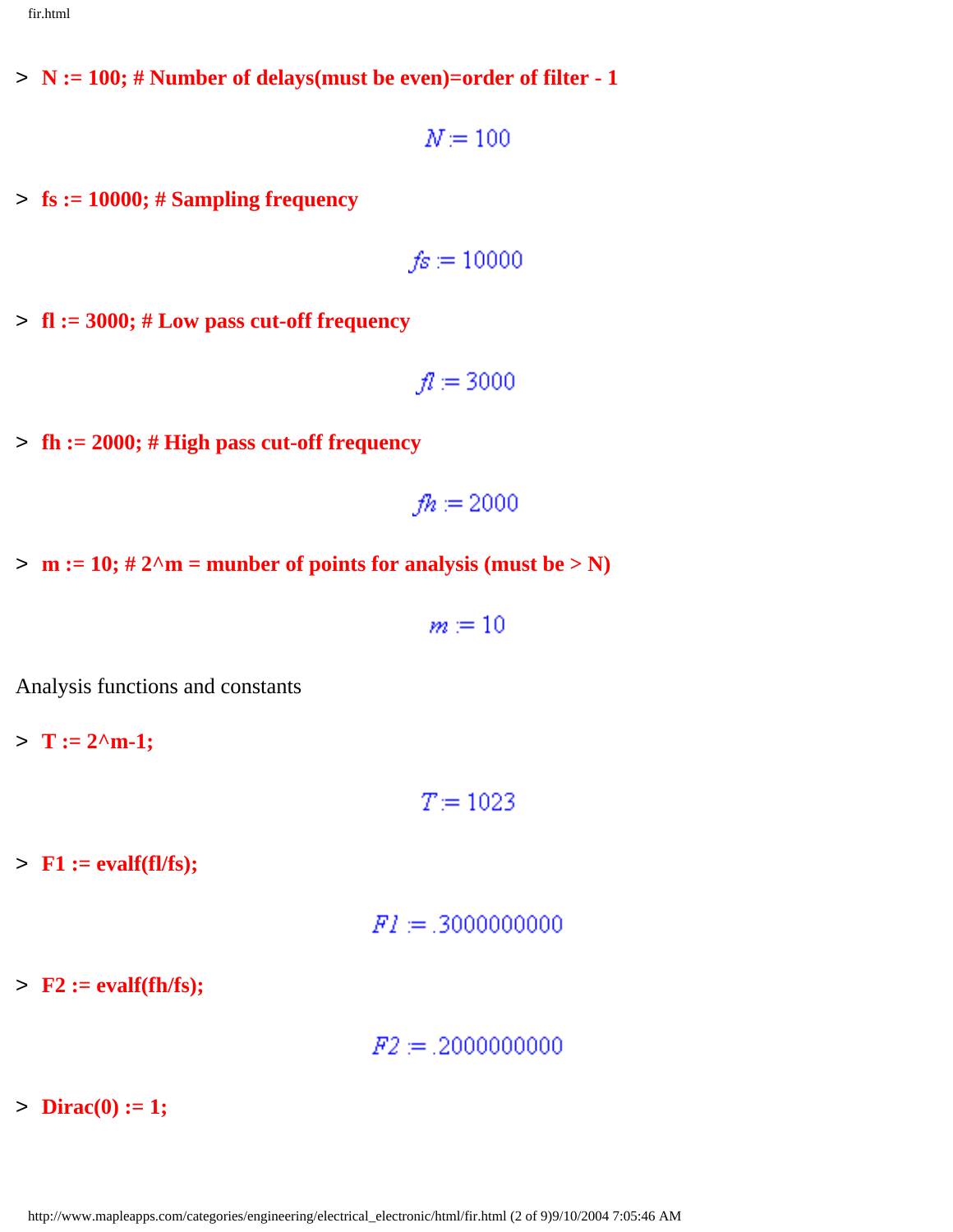## $Dirac(0) = 1$

Selecting the filter type: 1-Lowpass 2-Highpass 3-Bandpass 4-Bandstop (fh  $>$  fl)

> **typ := 1; # Filter type**

 $type = 1$ 

- $\frac{1}{2}$  if typ = 1 then
- > **g := sin(t\*2\*Pi\*F1)/(t\*Pi);**
- $\ge$  **elif typ** = 2 then
- > **g := Dirac(t)-sin(t\*2\*Pi\*F2)/(t\*Pi);**
- > **elif typ = 3 then**
- > **g := (sin(t\*2\*Pi\*F2)-sin(t\*2\*Pi\*F1))/(t\*Pi);**
- > **else**

> **g := sin(t\*2\*Pi\*F1)/(t\*Pi)+Dirac(t)-sin(t\*2\*Pi\*F2)/(t\*Pi);**

> **fi;**

 $g := \frac{\sin(.6000000000 t \pi)}{t \pi}$ 

- $> C := (n) -\text{limit}(g,t=n);$
- $C := n \rightarrow \lim_{t \to n} g$

Compute the FIR coefficients (Rectangular Window)

 $> h := \text{aray}(0..N)$ :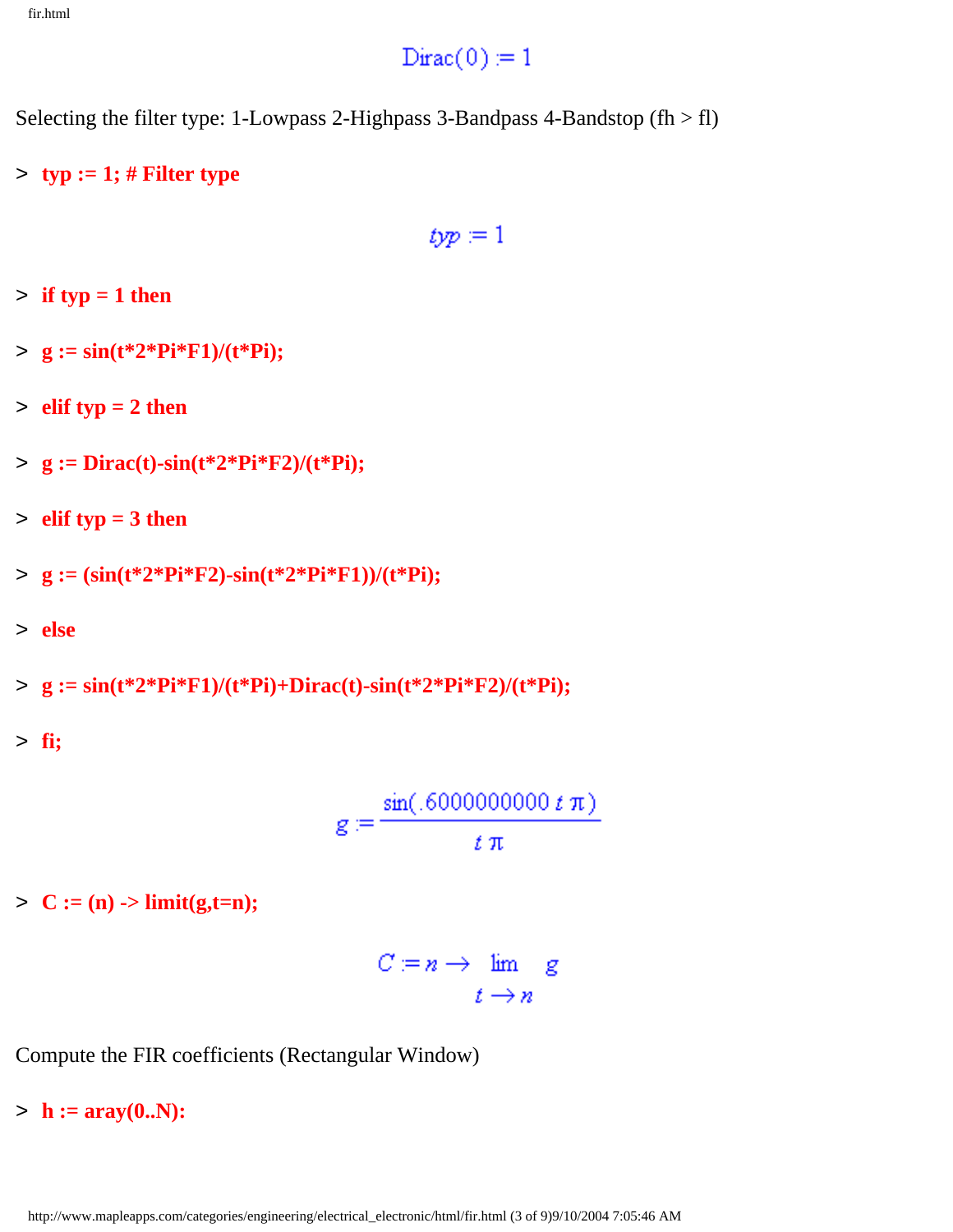- > **for n from 0 to N/2 do**
- $\succ$  **h**[N/2-n] := evalf(C(n));
- $> h[N/2+n] := h[N/2-n];$

> **od:**

Declare input  $x(n)$  and output  $y(n)$  signals

- > **x := array(-N..T):**
- > **y := array(0..T):**

Set input =  $0$  for time <  $0$ 

- > **for n from -N to -1 do**
- $> x[n] := 0;$
- > **od:**

Set input signal as an impulse

- > **for n from 0 to T do**
- > **x[n] := Dirac(n);**
- > **od:**

Compute the corresponding output signal

- > **for n from 0 to T do**
- $>$  **y**[n] := sum(h[k]\*x[n-k],k=0..N);
- > **od:**

Plot the impulse response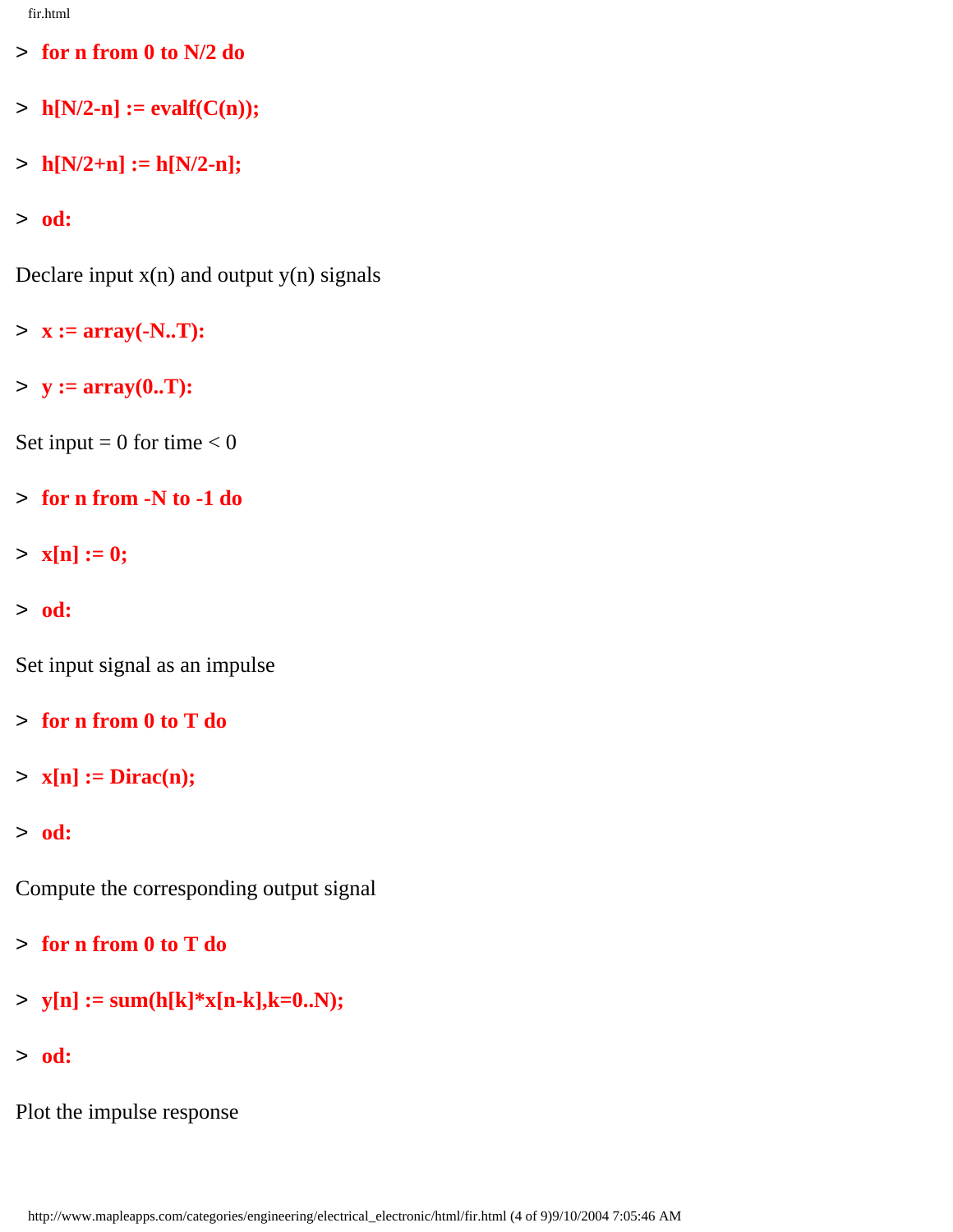### > **p := [seq([j/fs,y[j]],j=0..T)]:**





Compute the frequency response from the impulse response

- > **ro := array(1..T+1):**
- $> i**io** := array(1..T+1):$
- > **for n from 0 to T do**
- $>$  **ro**[n+1] := y[n];
- $> i\omega[n+1] := 0;$
- > **od:**
- > **FFT(m,ro,io):**

Plot the frequency response; gain vs frequency

- > **p := [seq([j\*fs/(T+1),abs(ro[j+1]+io[j+1]\*I)],j=0..T/2)]:**
- > **plot(p, frequency=0..fs/2, labels=[frequency,gain], title='Frequency\_response');**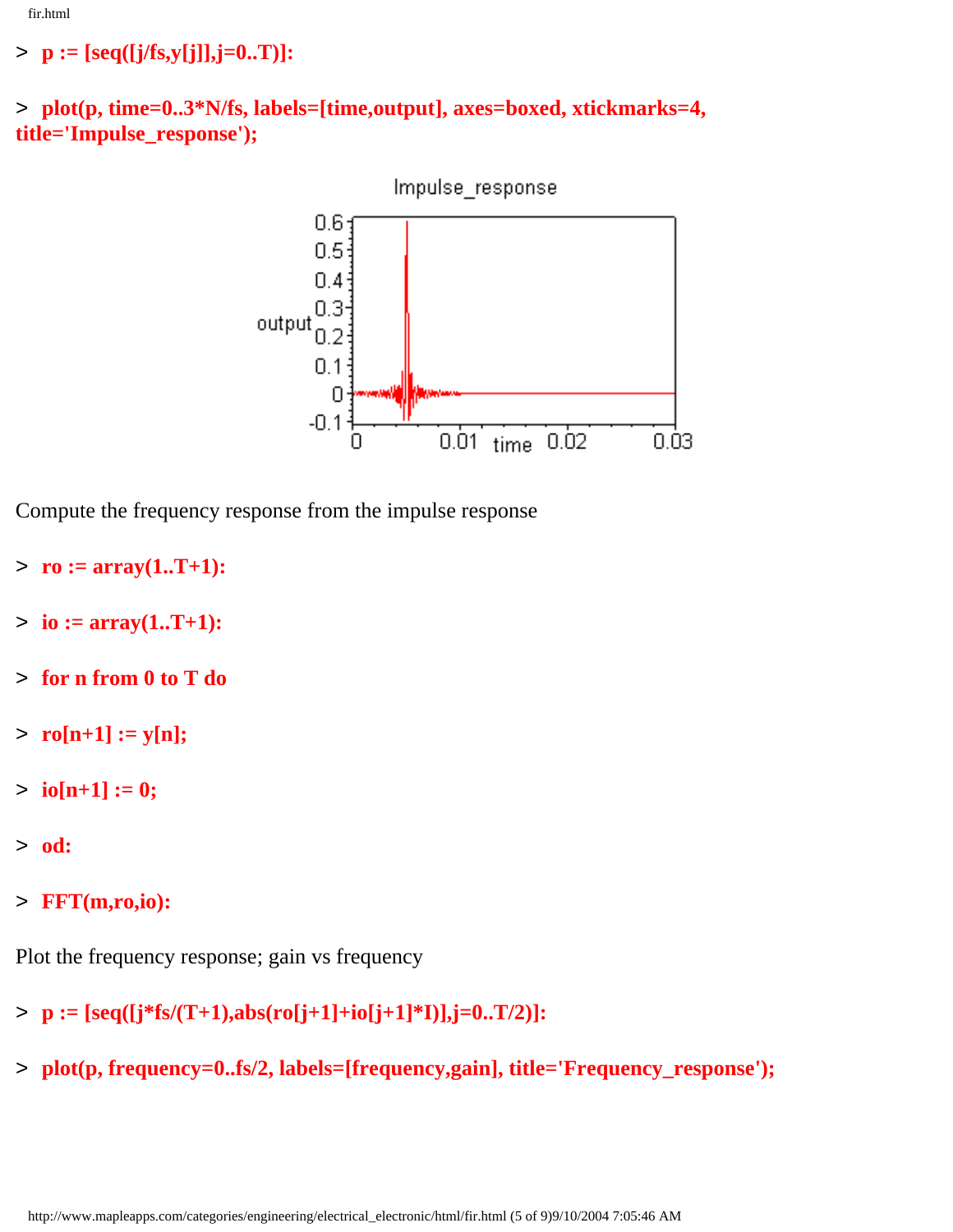

Now we test the filter in time and frequency domain by applying a test signal

Set input test-signal as a 2Vpp, 500Hz square-wave + Noise

- > **l := round(fs/2/500):**
- > **for n from 0 by 2\*l to T do**
- > **for n2 from 0 to l-1 do**
- $\geq$  **if n+n2**  $\leq$  **T** then
- $> x[n+n2] := evalf(-1+rand)/10^12-0.5);$
- > **fi;**
- $\ge$  **if n+n2+l**  $\le$  **T** then
- $> x[n+n2+1] := evalf(1+rand)/10^12-0.5);$
- > **fi;**
- > **od:**
- > **od:**

Compute the corresponding output signal

> **for n from 0 to T do**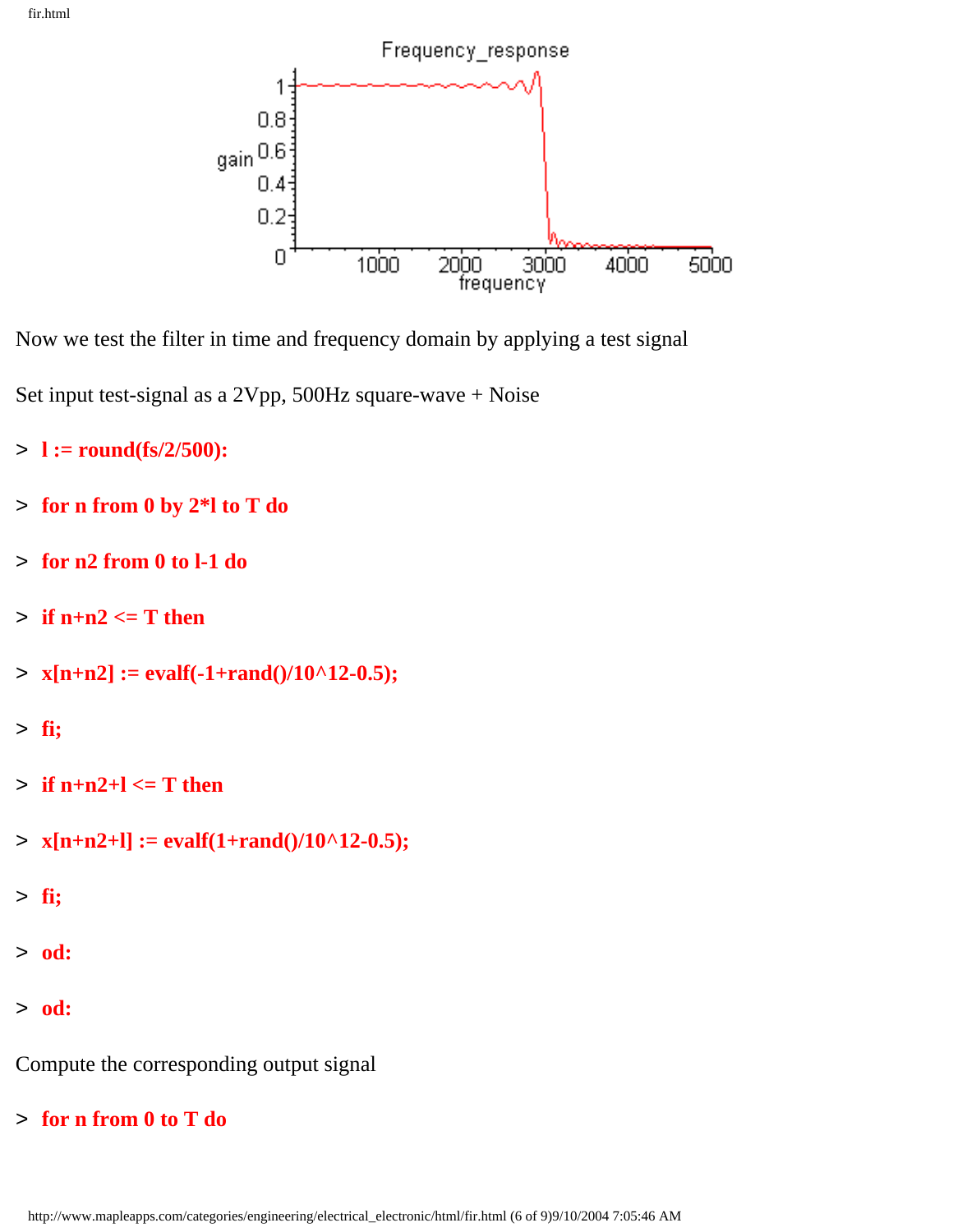$>$  **y**[n] := sum(h[k]\*x[n-k],k=0..N);

> **od:**

Plot the input and output signal

- > **p := [seq([j/fs,x[j]],j=0..T)]:**
- > **q := [seq([j/fs,y[j]],j=0..T)]:**
- > **plot(p,time=0..T/fs/4,labels=[time,volts],title='Input\_signal');**



> **plot(q,time=0..T/fs/4,labels=[time,volts],title='Output\_signal');**



Compute the input & output spectrum

- $>$  **ri** :=  $array(1..T+1)$ :
- $> i**i** := array(1..T+1):$
- > **for n from 0 to T do**
- $>$  **ri**[n+1] := x[n]\*2/T;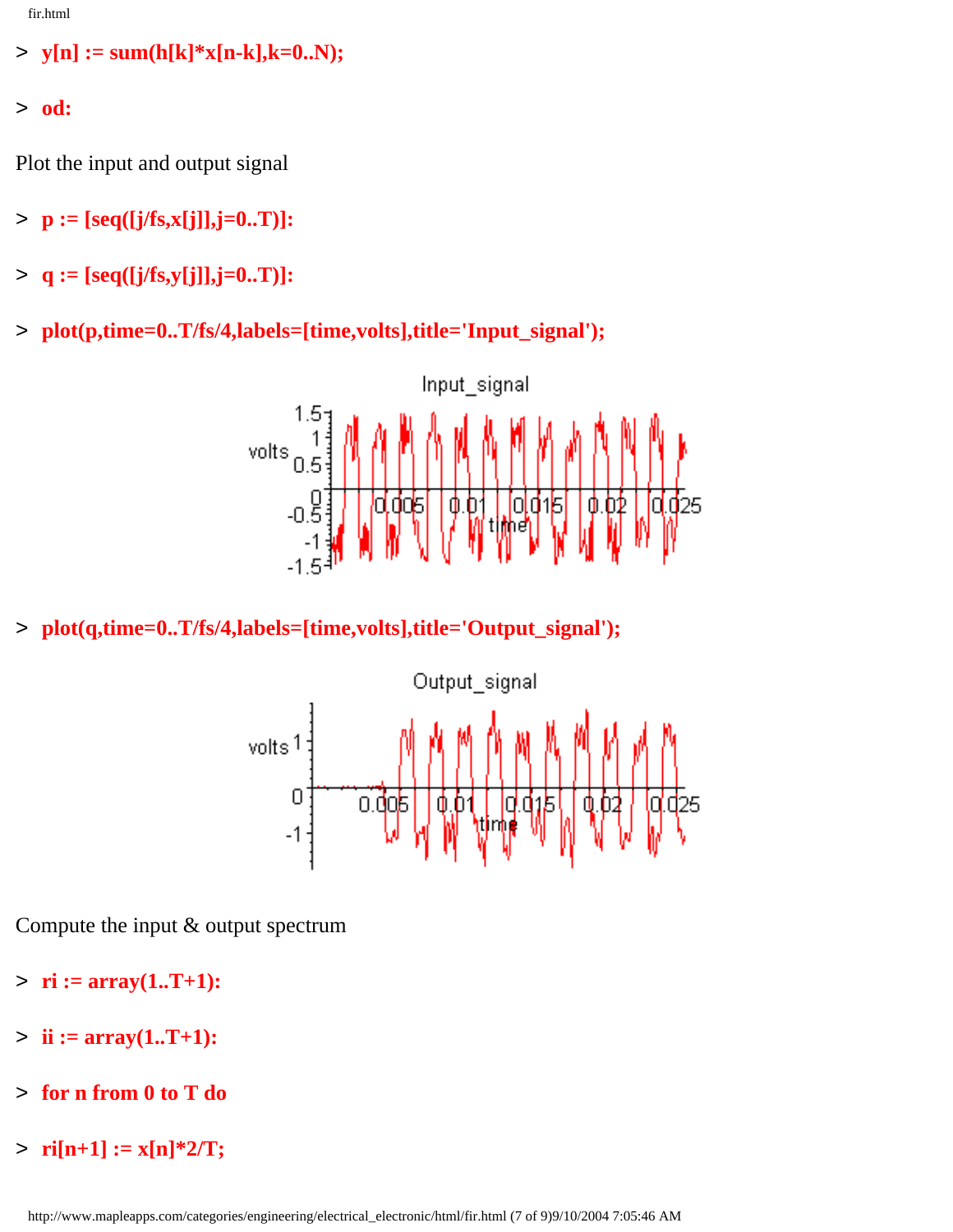- $>$  **ii**[n+1] := 0;
- $>$  **ro**[n+1] := y[n]\*2/T;
- $> i\omega[n+1] := 0;$
- > **od:**
- > **FFT(m,ri,ii):**
- > **FFT(m,ro,io):**

Plot the input and output spectrum for the test-signal

- > **p := [seq([j\*fs/(T+1),abs(ri[j+1]+ii[j+1]\*I)],j=0..T/2)]:**
- > **q := [seq([j\*fs/(T+1),abs(ro[j+1]+io[j+1]\*I)],j=0..T/2)]:**

> **plot(p, frequency=0..fs/2,labels=[frequency,volts], title='Input\_spectra'); # frequency range cannot exceed Nyquist frequency (fs/2)**



> **plot(q, frequency=0..fs/2,labels=[frequency,volts], title='output\_spectra'); # frequency range cannot exceed Nyquist frequency (fs/2)**